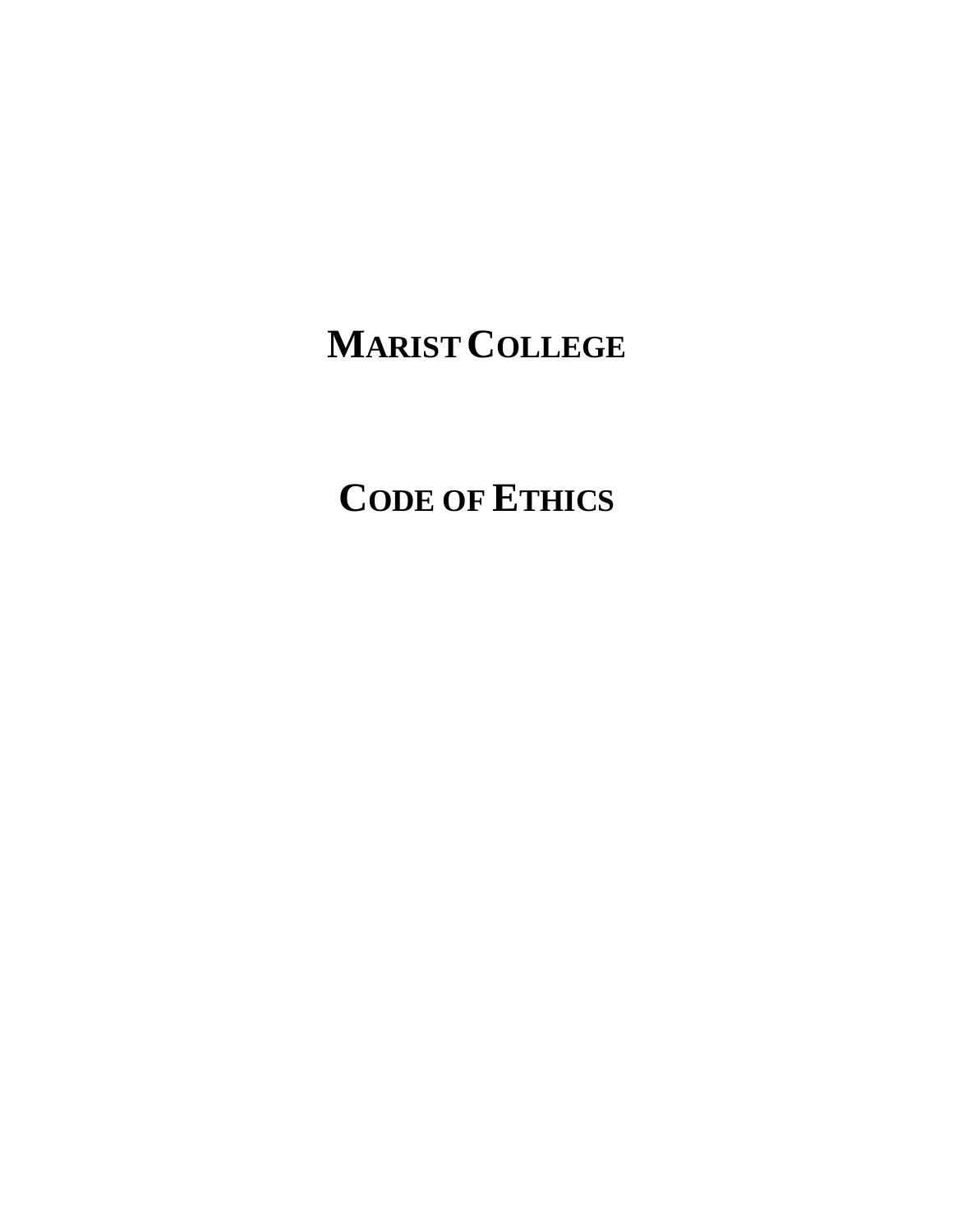## **MARIST COLLEGE CODE OF ETHICS and REPORTING OF WRONGFUL CONDUCT TABLE OF CONTENTS**

| I.       | <b>General Principles and Guidelines</b>                                                                                                    |                |
|----------|---------------------------------------------------------------------------------------------------------------------------------------------|----------------|
|          | A. Introduction                                                                                                                             | 1              |
|          | B. Purpose and Intent                                                                                                                       | 1              |
|          | C. Applicability                                                                                                                            | $\overline{2}$ |
|          | D. Commitment to Integrity and Ethical Conduct                                                                                              | $\overline{2}$ |
| II.      | <b>Work Environment</b>                                                                                                                     |                |
|          | A. Conflict of Interest                                                                                                                     | 3              |
|          | <b>B.</b> Disclosure Guidelines                                                                                                             | 4              |
|          | C. Gifts and Gratuities                                                                                                                     | $\overline{4}$ |
|          | D. Nepotism                                                                                                                                 | 5              |
|          | E. Sponsored Research Grants and Contracts                                                                                                  | 5              |
|          | F. Outside Employment/Conflict of Commitment                                                                                                | 6              |
|          | G. Equal Employment, Harassment/Discrimination and                                                                                          |                |
|          | <b>Related Laws and Regulations</b>                                                                                                         | 6              |
|          | H. Confidentiality of College Documents and Records                                                                                         | 7              |
|          | I. Integrity and Accuracy of College Documents and<br>Records                                                                               |                |
|          |                                                                                                                                             | 7<br>7         |
|          | J. Workplace Health and Safety<br>K. Environmental Health and Safety                                                                        | 7              |
|          | L. Drug and Weapon Free Workplace                                                                                                           | 8              |
|          |                                                                                                                                             |                |
| Ш.       | <b>Obligation to Report Suspected Violations of the Code of Ethics</b><br><b>Consequences of Violation</b>                                  | 8              |
| IV.      | <b>Reporting of Wrongful Conduct (Whistleblower Policy)</b>                                                                                 | 9              |
| V.       | <b>Reporting of Improprieties in Accounting, Auditing or Internal</b><br><b>Control Practices</b>                                           | 10             |
|          | <b>APPENDICES</b>                                                                                                                           |                |
| 1.       | <b>Conflict of Interest Disclosure Statement</b>                                                                                            | 11             |
| 2.<br>3. | Confidential Report Procedure for Suspected Code of Ethics Violations                                                                       | 12             |
|          | Confidential Procedure for Reporting Wrongful Conduct and Suspected<br>Improprieties in Accounting, Auditing, or Internal Control Practices | 13             |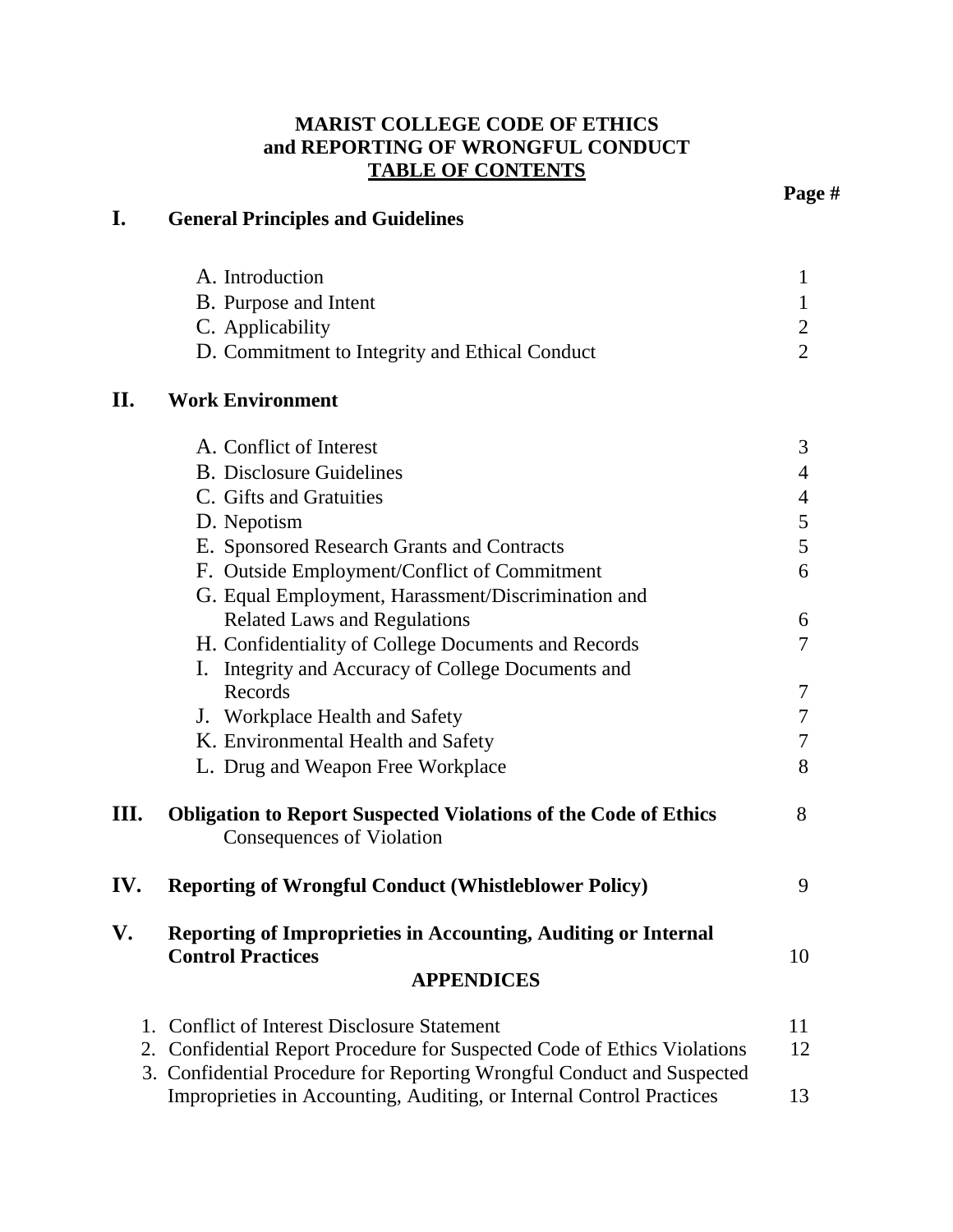## **I. General Principles and Guidelines**

#### **A. Introduction**

As members of the Marist College community, all executive officers, trustees, faculty, staff members and student workers are responsible for conducting themselves with the highest ethical standards. The College values integrity, honesty and fairness and strives to integrate these values into its teaching, scholarship, business practices, and daily interactions among all members of the campus community. The increasingly necessary relationships that have evolved between the College and outside entities, including but not limited to governmental agencies, community groups and business firms, require that persons representing the College conduct themselves in a manner that will withstand the sharpest scrutiny.

## **B. Purpose and Intent**

This Code of Ethics describes standards to guide us in our daily College activities. In many cases these standards are already found in existing College policies and are being followed. A key purpose of the Code of Ethics is to commit all applicable standards to writing and to ensure that they are understood and followed by the community. It is the responsibility of all members of the Marist community to read the Marist Code of Ethics and to disclose potential or actual conflicts of interest described under Section II-A. Senior administrators are responsible for promoting the understanding of and compliance with the Code of Ethics.

The Marist Code of Ethics is a shared statement of our commitment to upholding the ethical, professional and legal standards we use as the basis for our daily and long-term decisions and actions. We are each individually accountable for our own actions and, as members of the College community, are collectively accountable for upholding these standards of behavior and for compliance with all applicable laws and regulations.

Marist College recognizes that the ultimate decision regarding an individual's personal conduct must be made by that individual, and that a formal Code of Ethics will not prevent willful unethical or illegal actions by any person. By clearly setting forth the standards of behavior that the College expects from all members of its community, it is believed that the potential for unethical behavior will be minimized and that questionable actions/situations will be brought to the attention of a responsible supervisor.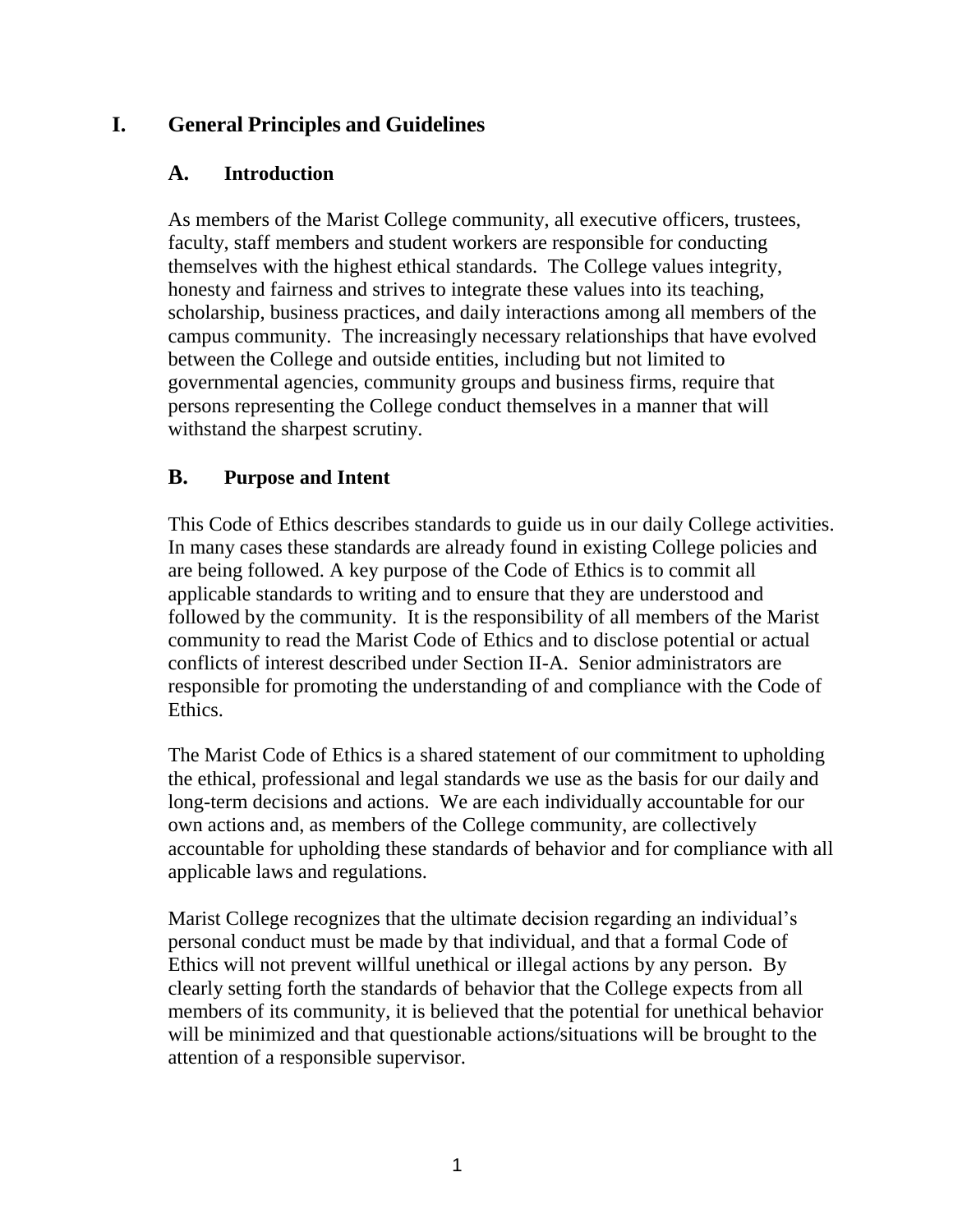The principles and standards set forth in this Code affirm the language contained in the Marist Faculty Handbook under Code 8.80 with regard to the principle of academic freedom.

## **C. Applicability**

This Code applies to the following members of the Marist College community:

- Individuals who have an employment relationship with Marist whether fulltime or part-time including faculty, staff and students;
- Members of the Board of Trustees:
- Consultants, vendors and contractors which have an on-going business relationship with Marist College; and
- Individuals who perform services for Marist College as volunteers.

The Marist College student body is required to abide by the Student Code of Conduct which is distributed annually by the Office of the Dean of Student Affairs.

## **D. Commitment to Integrity and Ethical Conduct**

#### **Marist is dedicated to helping students develop the intellect and character required for enlightened, ethical and productive lives in the global**  community of the 21<sup>st</sup> century.

In support of the Marist mission statement above, the College is committed to maintaining a reputation for the highest ethical and professional standards of conduct. To maintain these standards, the College relies on each community member's commitment to ethical behavior, honesty, integrity and good judgment. Each member of the Marist community should demonstrate respect for the rights of others. Members of the community must strive at all times to maintain the highest standards of integrity and ethical conduct in all situations and all relationships.

Each individual is expected to conduct College business transactions with the utmost honesty, accuracy and fairness. Each situation needs to be examined in accordance with this standard. No unethical practice can be tolerated on the grounds that it is "customary" outside of Marist or that it serves other goals. Expediency should never compromise integrity.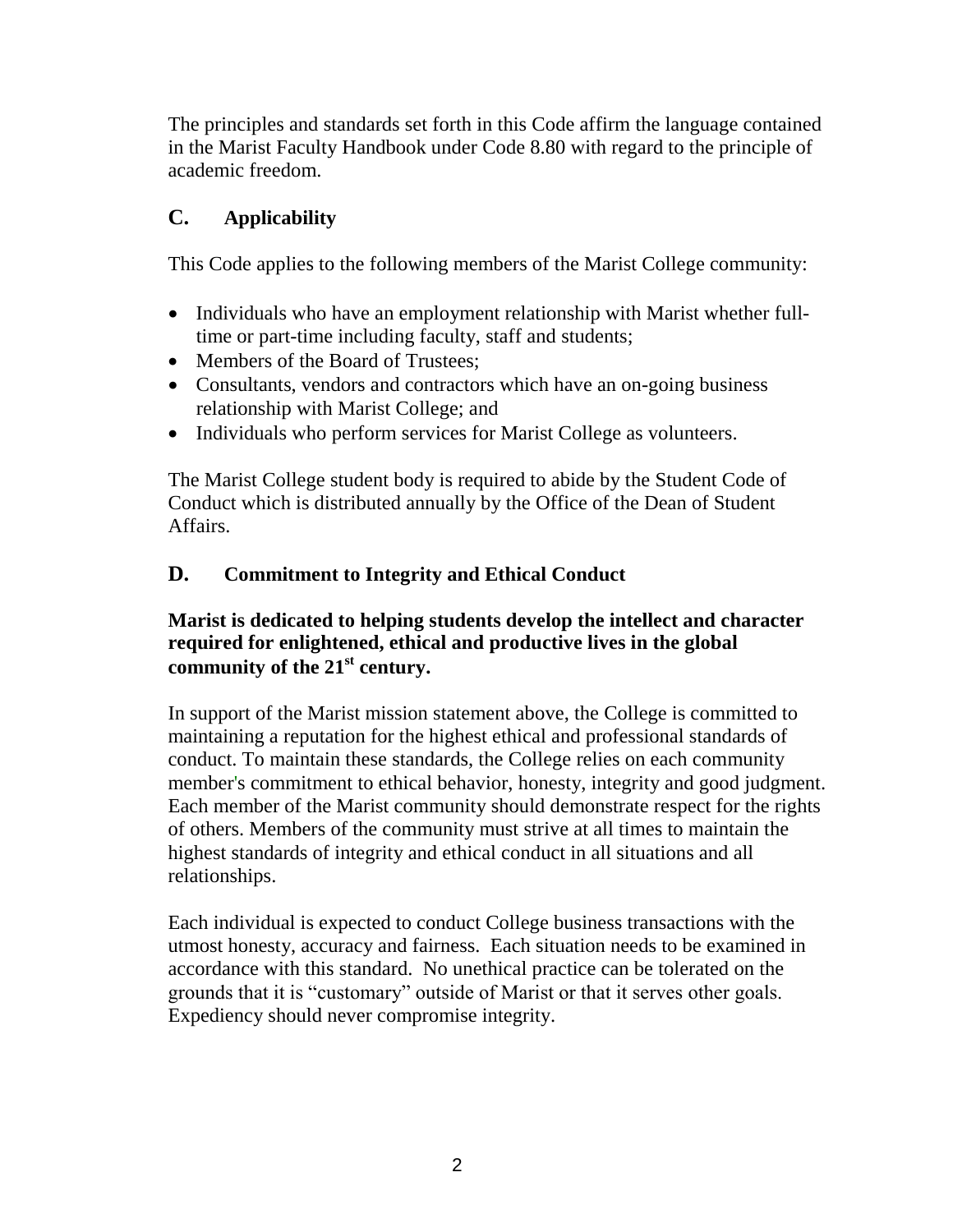## **II. Work Environment**

#### **A. Conflict of Interest**

The term "conflict of interest" pertains to situations in which financial or other personal considerations compromise, or have the appearance of compromising, an individual's professional judgment and ability to perform his or her responsibilities at Marist. All individuals who are covered under this Code, especially persons occupying positions listed in section B below, should consider not only situations that are unacceptable, but also those situations that might involve the appearance of a conflict. The mere appearance of a conflict may be just as serious and potentially damaging as an actual bias in professional judgment. A member of the College community may not profit or gain an unfair advantage at the expense of the well-being of the College as outlined below.

- Members of the College community may not have a direct or indirect, financial or proprietary interest, of any nature that is in conflict with the proper discharge of the community member's duties.
- A member of the College community shall not accept or solicit any gift, favor or service that might reasonably influence the community member in the discharge of his or her duties or that the community member knows or should know is being offered with the intent to influence his or her official conduct.
- A member of the College community shall not accept other employment or engage in any business or professional activity that he or she might reasonably expect would require or induce the employee to disclose confidential information acquired by reason of the community member's official position.
- No member of the College community shall disclose confidential information gained by reason of his or her official position or otherwise use such information for his or her personal gain or benefit.
- No member of the College community shall transact any business in his or her official capacity with any external business entity of which the employee is an officer, agent or member, or in which the employee has a financial interest.
- Members of the College community must disclose conflicts of interest as soon as possible after they realize that an actual conflict or potential conflict may exist. For example, an employee who is asked to serve as a member of the Board of Directors of an entity doing or seeking to do business with the College must immediately notify the College.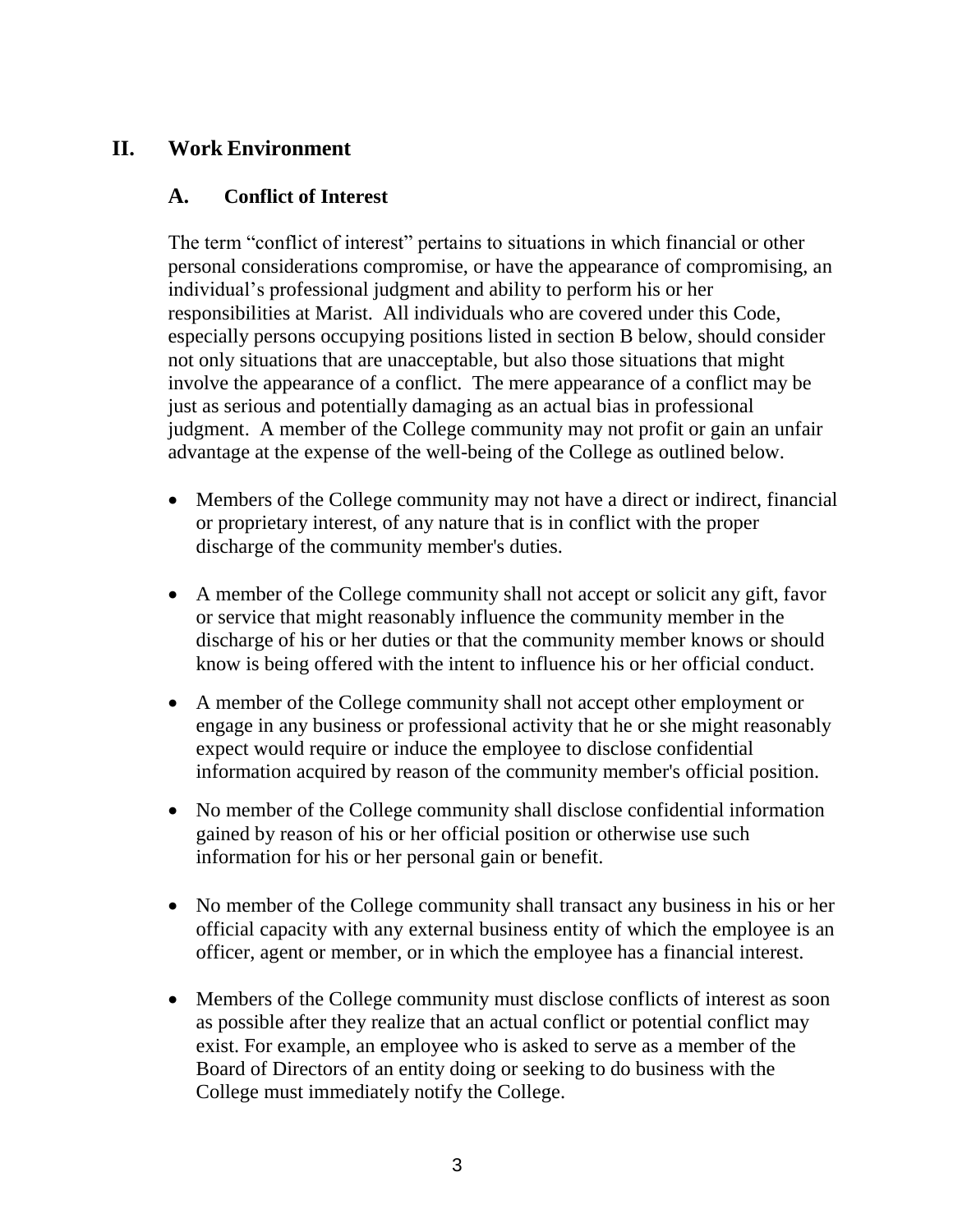If a conflict or potential conflict of interest is reported and has been acknowledged by the employee's line officer, it is required that the conflict or potential conflict be reported by the line executive to the Chief Financial Officer and that it be reviewed and monitored annually until it is resolved.

#### **B. Disclosure Guidelines**

All members of the Board of Trustees, executive officers, deans and selected staff **\*** are responsible for filing an annual disclosure statement to disclose all business interests, affiliations and/or relationships that could reasonably give rise to a conflict of interest involving the College. Conflict of Interest Disclosure Statements are distributed by the Vice President for Human Resources, who is responsible for ensuring that statements are completed and returned each year. Members of the Marist community who become involved in potential conflict of interest situations must complete a Conflict of Interest Disclosure Statement at the time they become aware of the potential for a conflict of interest.

A Disclosure Statement that pertains to administrators, faculty and staff is attached as Appendix I. Members of the Marist Board of Trustees may obtain a Trustee Disclosure Statement from the Office of the President.

\* Controller, Associate Dean of Operations and Facilities, Executive Director of Student Financial Services, Director of Athletics, Director of Enterprise Solutions Group, Director of Academic Technology/E-Learning, Director of Physical Plant, Director of Purchasing, Director of Safety and Security, Director of Special Projects and Telecommunications, Director of Technology and Systems, Director of the Library, Buyer, Associate Director of the Physical Plant, Editor for College Advancement, and Manager of Print and Duplication Services.

## **C. Gifts and Gratuities**

External constituents sometimes offer gifts, also referred to as gratuities, in an attempt to influence an employee's conduct in relationship to the gift giver. In order to avoid a conflict of interest or the appearance of a conflict of interest, at no time should an employee solicit or accept gifts from a vendor or contractor or from a potential vendor or contractor. No gift valued at \$100.00 or more can be accepted by College employees, and should be returned immediately to the donor. Acceptance of social invitations from individuals doing business with, or seeking to do business with, Marist College when such invitations can be construed as an intention to influence an employee's decision, and the cost to the host of such entertainment would appear to be excessive, is prohibited. Gifts of money to an employee in any amount cannot be accepted at any time and should be returned immediately to the donor.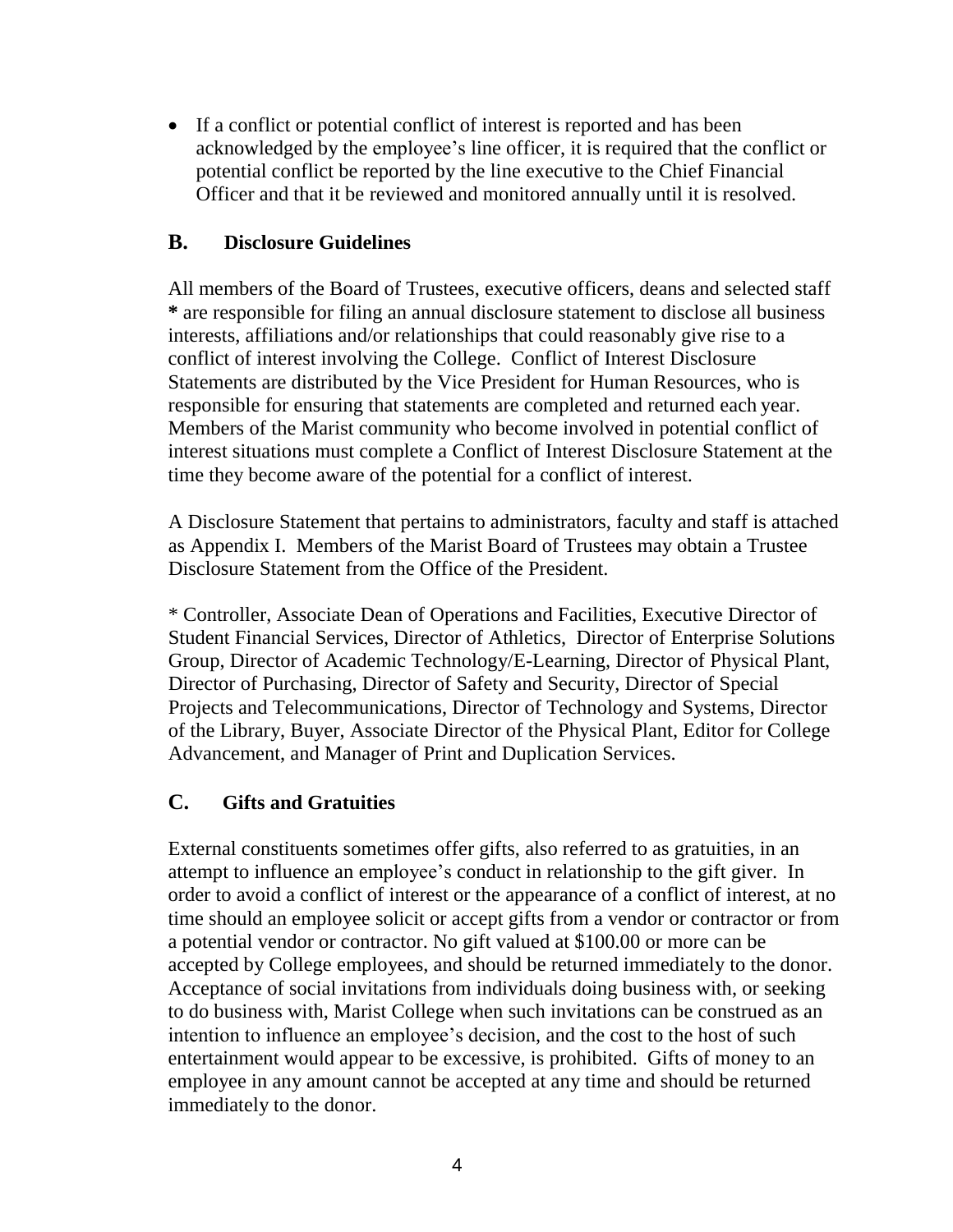Ordinary business courtesies, such as complimentary text books or payment for a modest lunch or dinner, are acceptable. Gifts which are promotional items without significant value, and which are distributed routinely by a vendor to clients, are also acceptable.

While it may sometimes be difficult to judge the value of gifts offered to College employees, it is also important to consider the appearance of impropriety. College employees should refrain from accepting gifts when the gifts give the appearance of impropriety. The respective line officer or Dean should be consulted by any member of the community who is unsure about the appropriateness of accepting gifts or social invitations.

It is the responsibility of each member of the College community to report in writing any gift or solicitation to his/her supervisor even if the gift is returned or the solicitation has been rejected.

## **D. Nepotism**

Members of immediate families and other relatives of Marist College faculty and staff may be employed in any department within the College. However, related persons shall not be employed in a situation where one relative exercises either direct or indirect supervision over the other, including student employment. If such a supervisory relationship is deemed a distinct advantage to the College, the employment of the individual in question must be requested in writing to the line executive and approved in writing by the President in consultation with the Assistant Vice President for Human Resources.

## **E. Sponsored Research Grants and Contracts**

The College receives grants and contracts from federal and non-federal sources. Faculty and staff who are involved in federally sponsored research must strictly follow federal rules and regulations related to that work. Failure to observe government rules and regulations can result in the loss of funds from grants and contracts, and, in some instances, civil fines and criminal penalties. The College's capacity to receive future grant awards may also be negatively impacted. With respect to grants and contracts from non-federal sources, faculty and staff must comply with applicable regulations and requirements. In all cases, award recipients must adhere to all College policies pertaining to grants and contracts found in the Sponsored Projects Manual at [www.marist.edu/grants/manual.](http://www.marist.edu/grants/manual) Compliance support is available from the Office of the Assistant Controller.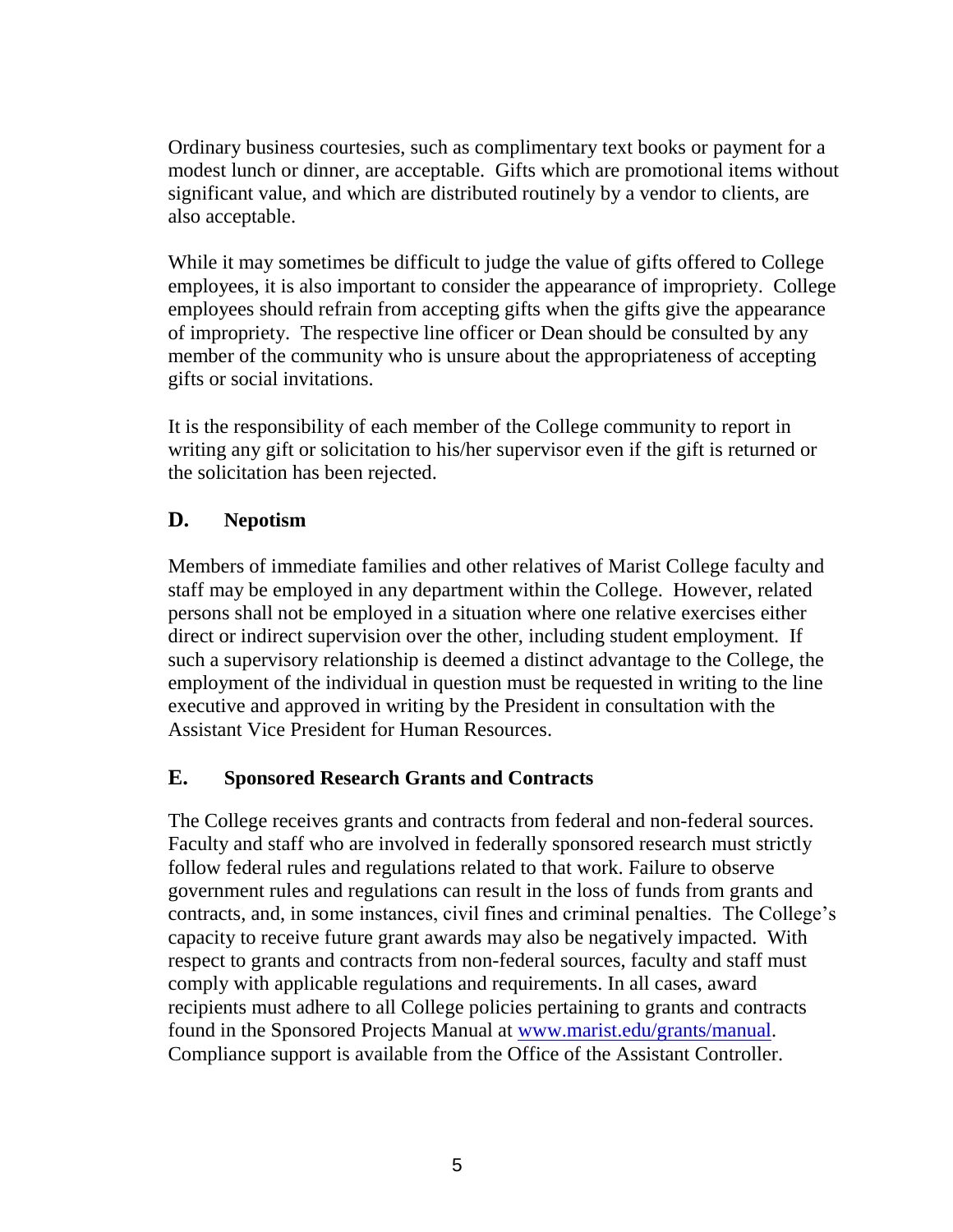## **F. Outside Employment/Conflict of Commitment**

Marist College respects the rights of an employee to engage in activities of his or her choice, both within and outside the College, as long as those activities do not adversely affect Marist College. Outside professional commitments should not interfere with a community member's obligations to the College. No member of the College community shall accept outside employment that actually or potentially results in any conflict of interest with or intrudes upon or detracts from the fulfillment of his or her responsibilities to the College, or the programs, policies and objectives of Marist College. Employees considering outside employment are required to fully disclose the prospective employment in writing to their Dean (for faculty) or Line Executive (for staff) before accepting employment. Employees may ordinarily expect to be granted the right of outside employment provided that such duties do not conflict with the provisions of this Code. The approval of requests for outside consulting work or other forms of employment outside of Marist during the time of the employee's contract year must be received from the Dean (for faculty) or Line Officer (for staff). The Dean or Line Officer will advise the faculty or staff member in writing of his/her decision within 10 working days of receipt of the faculty/staff member's request. A Dean or Line Officer who denies a request will provide a written reason for the denial. The Dean will notify the AVP/Dean of Faculty and the Line Officer will notify the Office of Human Resources of the requests for which approval has been granted.

#### **G. Equal Employment, Harassment/Discrimination and Related Laws and Regulations**

Marist College is committed to a work environment free of harassment and disruptive behavior, and to providing an equal opportunity work environment where every member of the College community is treated with fairness, dignity and respect. No one shall discriminate against any individual on the basis of race, color, religion, sex, age, disability, national origin, sexual preference or any other factor prohibited by law.

All members of the College community, especially supervisors, must be familiar with laws, regulations and policies specifically related to employment matters including equal employment opportunity and harassment. The College policy against harassment, including sexual harassment, discourages consensual sexual relationships between supervisors and employees and expressly forbids such relationships between a member of the faculty or staff and a student. These policies are posted on the Human Resources web page at [www.marist.edu/humanresources.](http://www.marist.edu/humanresources)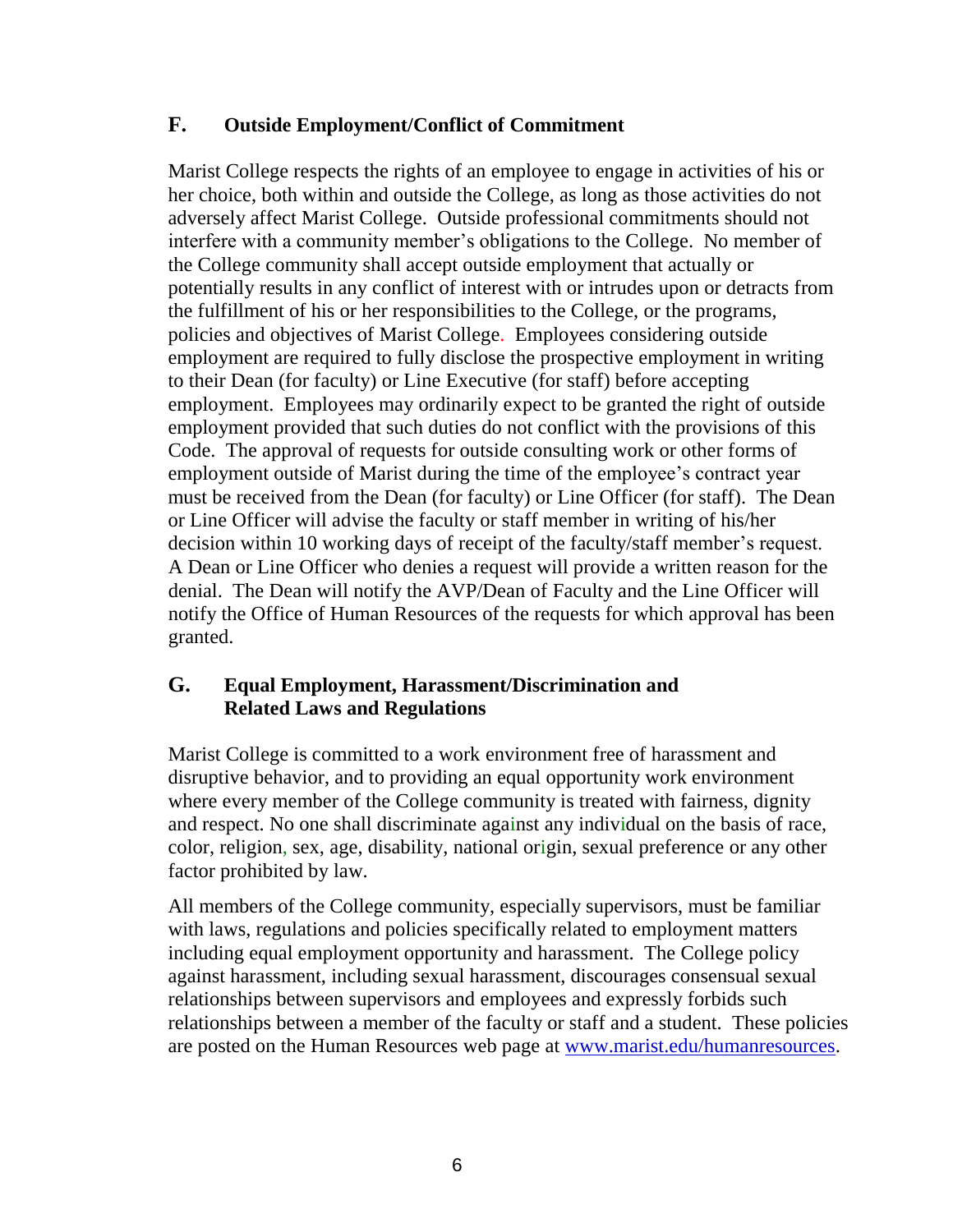Members of the College community shall also adhere to the laws, regulations and policies of applicable governmental authorities. The failure to do so may be grounds for disciplinary action, up to and including termination of employment.

## **H. Confidentiality of College Documents and Records**

The College maintains confidential records for a variety of business needs. Records may include detailed information about students, parents, job applicants, employees, alumni, donors, institutional finances and college planning initiatives. Many records are required to be kept confidential as a matter of federal and state law and/or to protect the privacy of individuals associated with or doing business with the College.

Members of the Marist College community are expected to protect confidential information from the access or view of unauthorized persons, for securing it properly when not in use and discussing it only with those who have a legitimate business need to know. Community members who are uncertain about the use of College records and information should contact their respective supervisor.

## **I. Integrity and Accuracy of College Documents and Records**

Every member of the College community is responsible, within the scope of his/her work, for the integrity and accuracy of the College's documents and records. No one may falsify or improperly alter information on any institutional record or document. College documents and records are retained in accordance with the law and the College's record retention requirements.

## **J. Workplace Health and Safety**

The College seeks to provide a healthy and safe environment for all members of the College community and for visitors. Every community member is obligated to perform his or her job in a safe manner and to follow all safety rules and procedures. Community members should immediately report any hazardous conditions or job-related illness or injury to their supervisors.

## **K. Environmental Health and Safety**

The College must comply with government laws and regulations that protect the environment and promote workplace safety. The College must operate its facilities with all of the necessary permits, approvals and controls, especially with respect to handling and disposal of hazardous and bio hazardous materials. Anyone working with or around these materials must be familiar with the rules, regulations and policies that apply to them. The Marist College OSHA Officer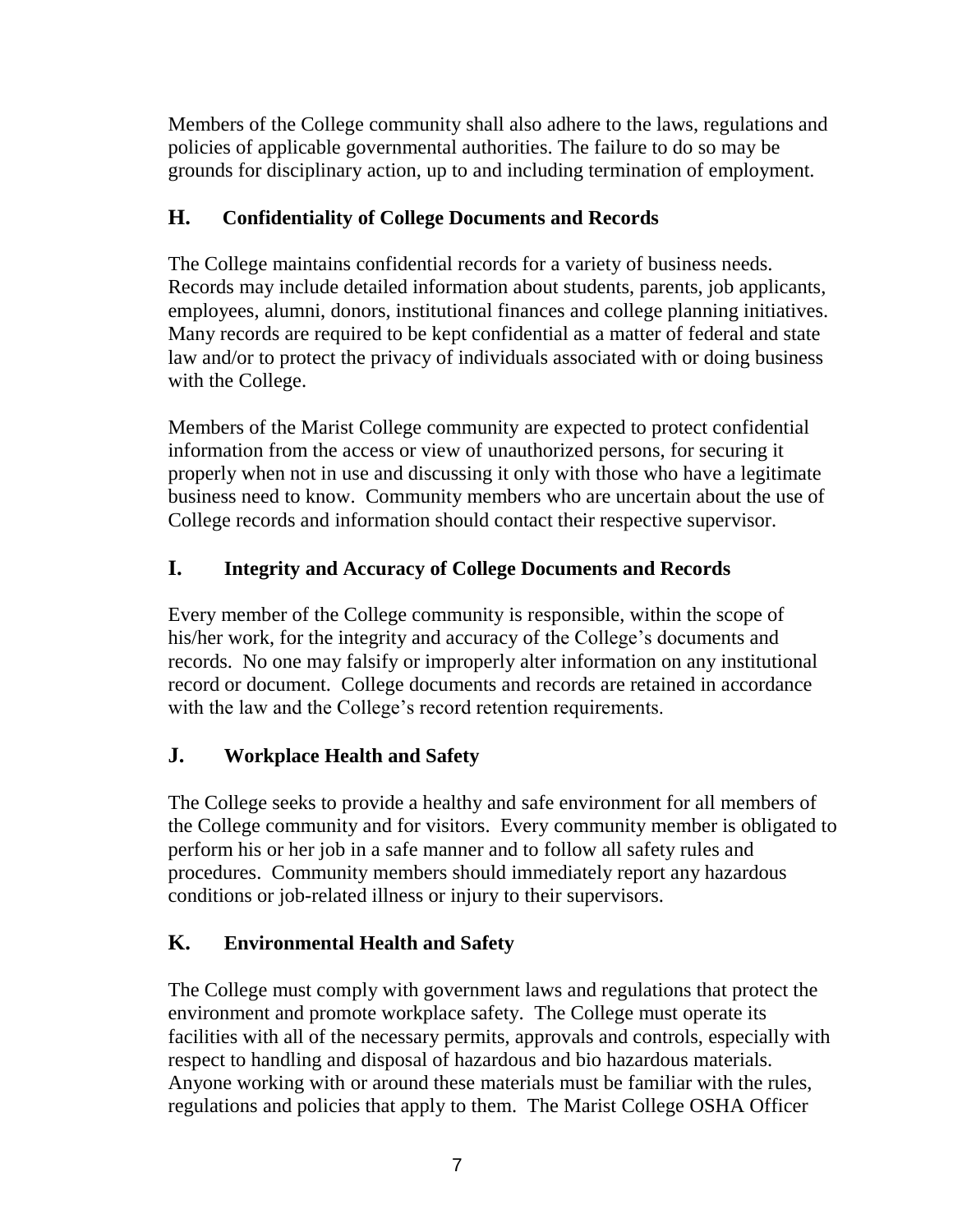can be reached at 845-575-3000, x 2282. The OSHA Officer should be contacted with questions regarding applicable laws and regulations pertaining to environmental health and safety.

## **L. Drug and Weapon Free Workplace**

The unlawful possession of a weapon or the unlawful manufacture, distribution, possession or use of a controlled substance in or on any premises or property owned or controlled by the College is prohibited. Any member of the Marist College community who is found guilty or has a sentence, fine or other criminal penalty imposed by a court for any offense involving a weapon or a controlled substance that occurred in or on College property shall report such action to his or her supervisor or to the Vice President for Human Resources within five days of the finding.

Any member of the College community who unlawfully manufactures, sells, distributes, possesses or uses a controlled substance on College property, regardless of whether such activity results in the imposition of a penalty under a criminal statute, will be subject to disciplinary action, including dismissal from employment, or may be required to participate satisfactorily in an approved drug assistance or rehabilitation program or both.

## **III. Obligation to Report Suspected Violations of the Code of Ethics**

Each member of the Marist community is responsible to report actual or perceived violations of the Code of Ethics that come to his or her attention. Supervisors have a special duty to adhere to the standards set forth in this Code, to recognize violations and to enforce the standards. Reports of suspected violations of these standards should be made promptly in writing and signed by the individual making the report as outlined in Appendix 2.

Reports will be impartially and confidentially investigated by either the Office of Human Resources or the College's external auditor depending on the nature of the complaint. Marist College will protect from retaliation anyone who makes a good faith effort to appropriately disclose any real or perceived wrongdoing. However, the College reserves the right to deal with malicious or frivolous allegations through appropriate disciplinary procedures.

## **Consequences of Violation**

Violations of the Code will be considered under the College's established disciplinary practices and procedures as outlined in the Faculty Handbook, the Administrative Manual, the applicable collective bargaining agreement, or any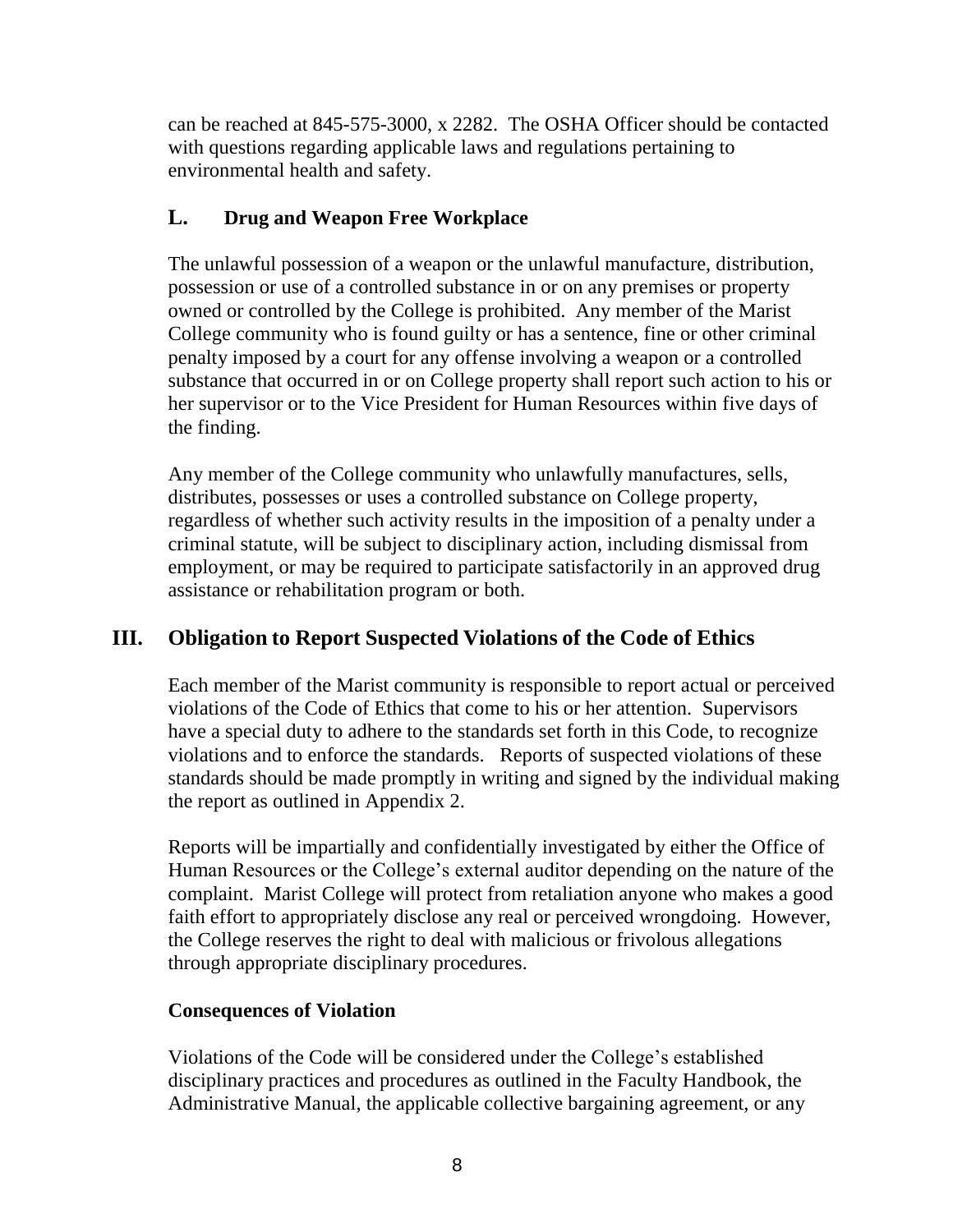other document to which the violator's employment is subject. Violations may carry disciplinary consequences, up to and including dismissal from employment, based on the circumstances and severity of the violations. Such violations may also subject individuals to civil or criminal actions in state or federal courts.

## **IV. Reporting of Wrongful Conduct (Whistleblower Policy)**

## **A. Statement of Purpose**

Marist College employees are expected to abide by state and federal laws and regulations as well as College policies. Furthermore, a Marist College employee cannot be compelled by a supervisor or College official to violate the law or College policy. In the interest of the College, an individual who has knowledge of specific acts which he or she reasonably believes violates the law or College policy has a responsibility to disclose that information.

Marist College has established procedures for handling a good faith report of wrongful conduct and for responding to complaints of retaliation against individuals who make such reports (Appendix 3, "Marist College Confidential Procedure for Reporting Wrongful Conduct or Suspected Improprieties in Accounting, Auditing, or Internal Control Practices).

## **B. Definition of Wrongful Conduct**

"Wrongful Conduct" is defined in this policy to be:

- 1. A violation of applicable state and/or federal laws and regulations.
- 2. A serious violation of Marist College policy.
- 3. A conflict of interest, as described in this Code of Ethics.
- 4. The use of Marist College property, resources, or authority for personal gain or other non-College related purpose.
- 5. Improprieties in accounting, auditing, or internal control practices.

## **C. Consequences of Wrongful Conduct**

Persons who engage in wrongful conduct, as defined in this policy, will be subject to the College's established disciplinary practices and procedures as outlined in the Faculty Handbook, the Administrative Manual, the applicable collective bargaining agreement, or any other document to which the violator's employment is subject. Wrongful Conduct may carry disciplinary consequences, up to and including dismissal from employment, based upon the circumstances and severity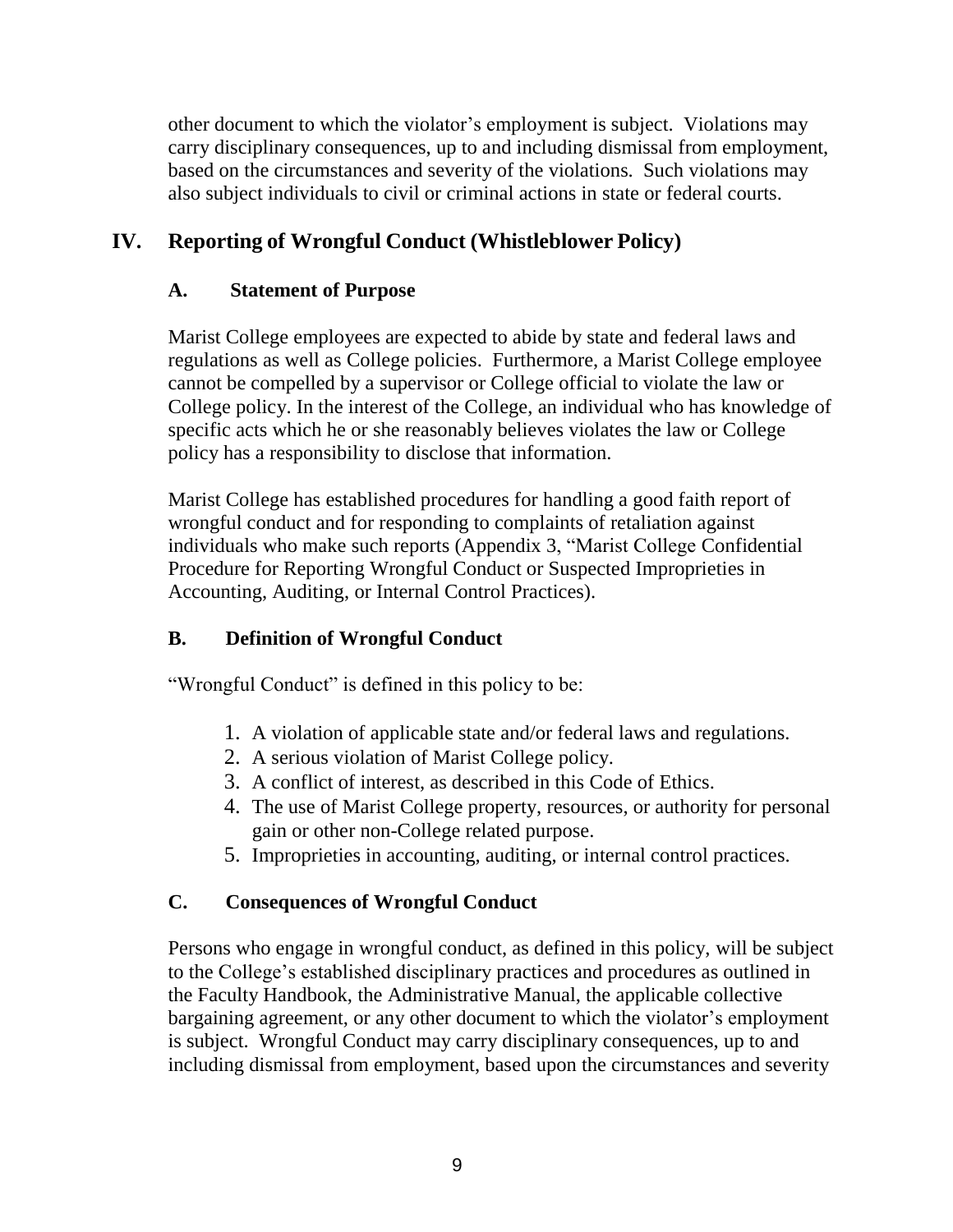of the action. Wrongful Conduct may also subject individuals to civil or criminal actions in state or federal courts.

#### **D. Definition of Good Faith Report**

"Good Faith Report" is defined in this policy to be an allegation of Wrongful Conduct made by an individual who believes that Wrongful Conduct may have occurred. An allegation is not in good faith if it is made with reckless disregard or willful ignorance of facts that would disprove the allegation. The College reserves the right to deal with persons who make malicious or frivolous allegations through appropriate disciplinary procedures.

#### **V. Reporting of Improprieties in Accounting, Auditing or Internal Control Practices**

A confidential procedure for reporting improprieties in accounting, auditing or internal controls practices has been implemented as part of the College's compliance with key provisions of the Sarbanes-Oxley Act as recommended for adoption by colleges and universities by major higher education associations including the National Association of College and University Business Officers and the Association of Governing Boards of Universities and Colleges.

Individuals who wish to report any concern they might have about accounting, auditing or internal control practices are asked to follow the procedure outlined in Appendix 3. Individuals who elect to report their concerns can be assured that their information will be treated confidentially and such action will in no way jeopardize their standing at the College.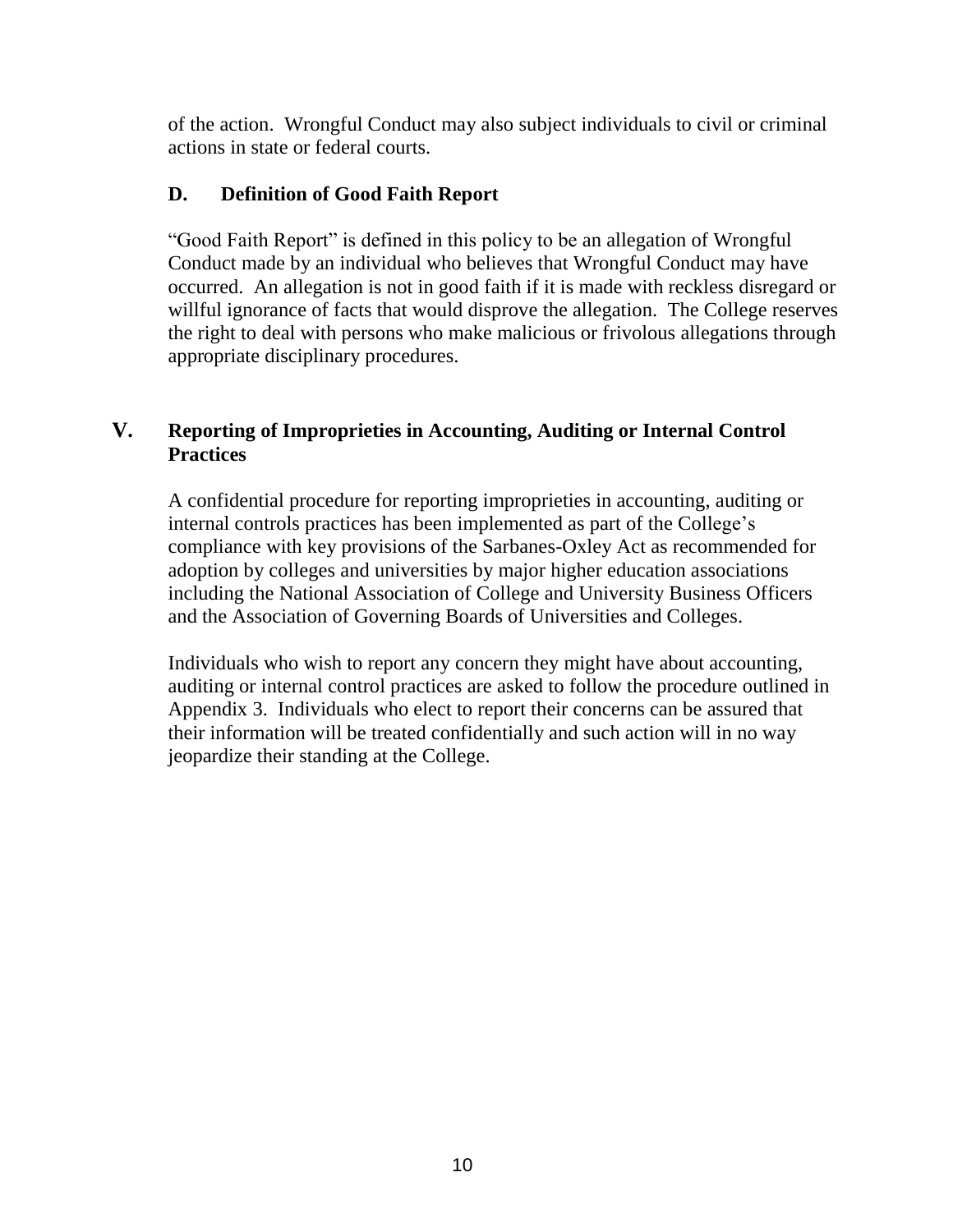#### MARIST COLLEGE

## **Conflict of Interest Disclosure Statement**

A conflict of interest exists in any situation in which a person having official responsibilities for Marist College is empowered to make decisions on behalf of the College and who, as a result of that authority, can potentially benefit personally, directly or indirectly, from any entity or person conducting business with the College. In accordance with the "Code of Ethics", this disclosure statement must be completed and submitted for review.

I attest that I have read the Conflict of Interest section of the "Code of Ethics" of Marist College and understand the concept of conflict of interest and am familiar with the required disclosure by affected employees of actual or potential conflict of interest situations.

- I am hereby disclosing that :
- a) I have no actual or potential conflict of interest (check box)

OR

b) All actual or potential conflicts of interest arising from any business interests, affiliations, and/or relationships and those of my family, no matter how small or insignificant, are described below.

Print name Title

Signature Date

#### RETURN SIGNED ORIGINAL TO: Christina Daniele, Vice President for Human Resources, DN120

*(Appendix 1 updated October 27, 2017)*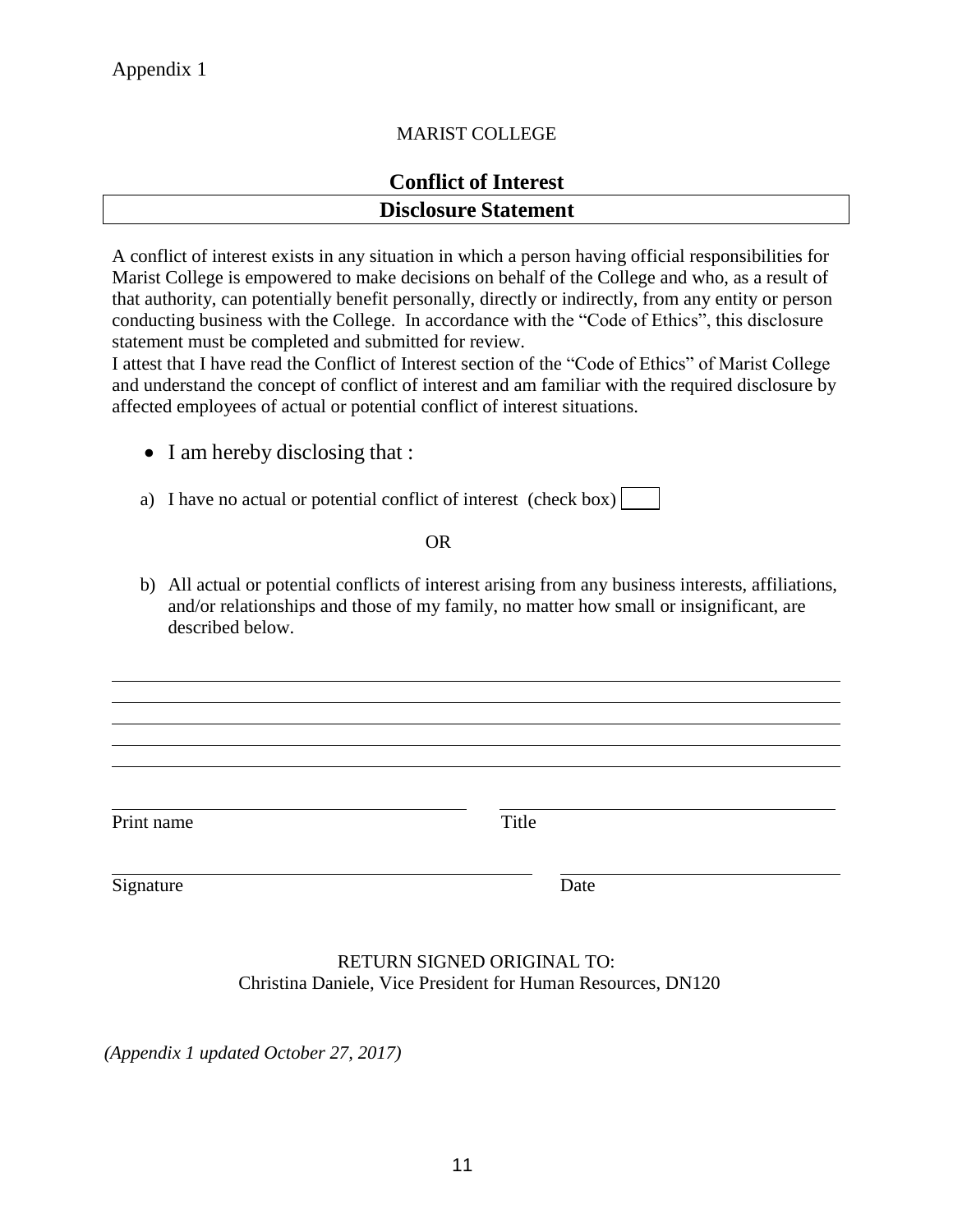#### **MARIST COLLEGE CONFIDENTIAL REPORT PROCEDURE FOR SUSPECTED CODE OF ETHICS VIOLATIONS**

A report of suspected Code violation should be made promptly in writing and signed by the individual making the report. Reports of code violations will be confidentially reviewed and investigated by the Office of Human Resources or the College's external auditor. The College will protect from retaliation anyone who makes a good faith effort to appropriately disclose actual or perceived violations.

Reports can be submitted to any one of the individuals listed below:

Dr. Dennis J. Murray President of Marist College Marist College 3399 North Road Poughkeepsie, NY

Dr. Geoffrey L. Brackett Executive Vice President Marist College 3399 North Road Poughkeepsie, NY

Dr. Thomas Wermuth Dean of the Faculty 3399 North Road Poughkeepsie, NY

Mr. John P. Pecchia Chief Financial Officer Marist College 3399 North Road Poughkeepsie, NY

D[ennis.Murray@marist.edu](mailto:David.Yellen@Marist.edu) 845-575-3600

[Geoffrey.Brackett@Marist.edu](mailto:Geoffrey.Brackett@Marist.edu) 845-575-3496

[Thomas.Wermuth@Marist.edu](mailto:Thomas.Wermuth@Marist.edu) 845-575-3629

[John.Pecchia@Marist.edu](mailto:John.Pecchia@Marist.edu) 845-575-3161

Mrs. Christina Daniele Vice President for Human Resources Marist College 3399 North Road Poughkeepsie, NY

[Christina.Daniele@Marist.edu](mailto:Christina.Daniele@Marist.edu) 845-575-2467

A supervisor to whom a report of a violation is made is obligated to report the violation to one of the senior executives listed. *(Appendix 2 updated September 16, 2020)*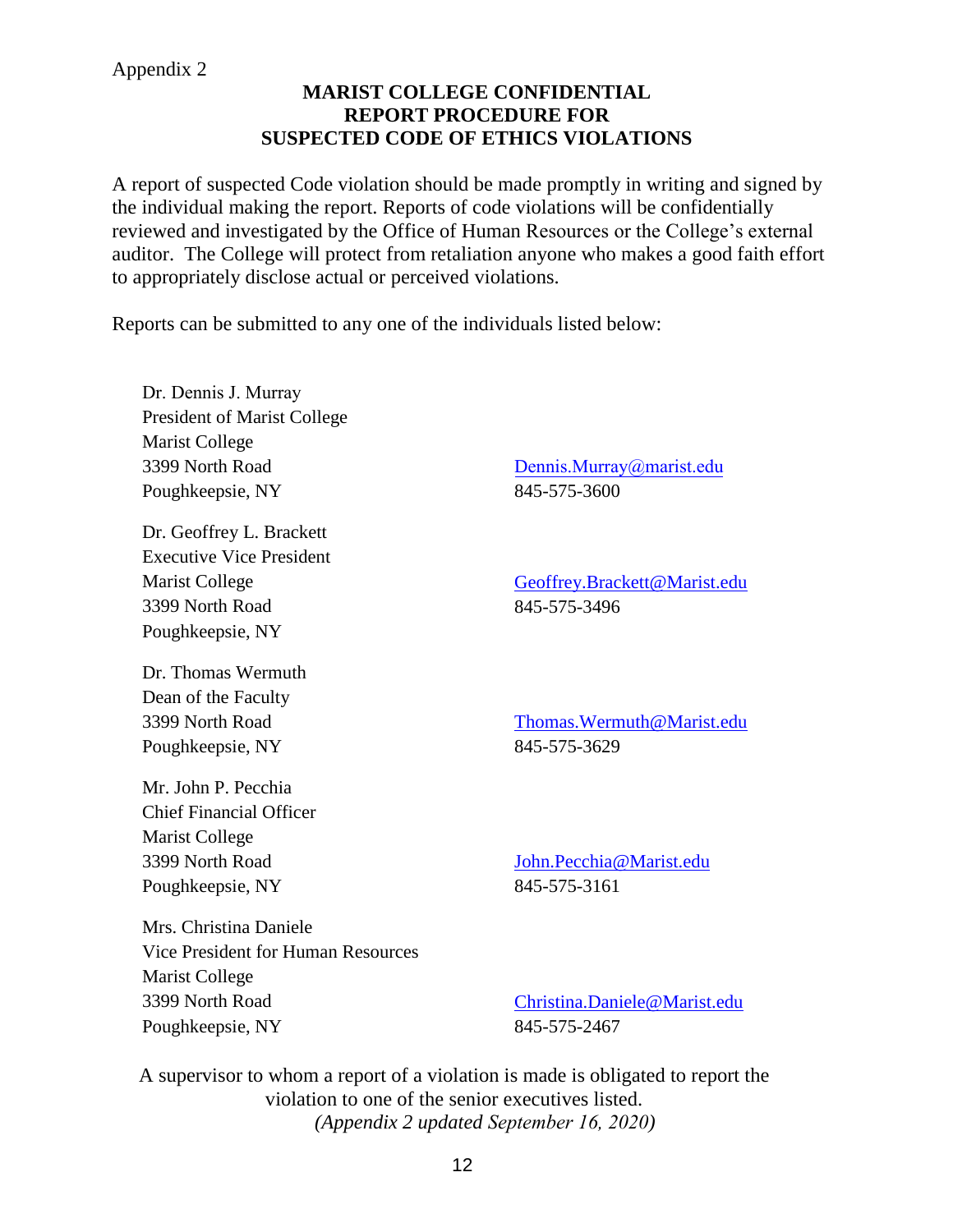#### **MARIST COLLEGE CONFIDENTIAL PROCEDURE FOR REPORTING SUSPECTED WRONGFUL CONDUCT OR IMPROPRIETIES IN ACCOUNTING, AUDITING OR INTERNAL CONTROL PRACTICES**

Any member of the Marist College Community who has concerns about possible Wrongful Conduct or improprieties in accounting, auditing, or internal control practices or processes should report such concerns in writing with as much detail as possible to any of the individuals listed below. The written report should be signed by the reporting individual. The College will protect from retaliation anyone who makes a good faith effort to appropriately disclose an alleged impropriety.

Mr. Ross Mauri Chair Marist College Board of Trustees 3399 North Road Poughkeepsie, NY

Mrs. Genine R. McCormick '88 Chair, Audit Committee Marist College Board of Trustees 3399 North Road Poughkeepsie, NY

Paul Sullivan, Esq. of Corbally, Gartland & Rappleyea LLP

Dr. Dennis J. Murray President of Marist College Marist College 3399 North Road Poughkeepsie, NY

[Ross.Mauri@marist.edu](mailto:Ross.Mauri@marist.edu) 845-435-8700

[Genine11@gmail.com](mailto:Genine11@gmail.com) 516-944-6701

[pos@cgrlaw.com](mailto:Edward.Miller@us.gt.com) 845-454-1110

Dennis.Murray@Marist.edu 845-575-3600

*(Appendix 3 updated September 16, 2020)*